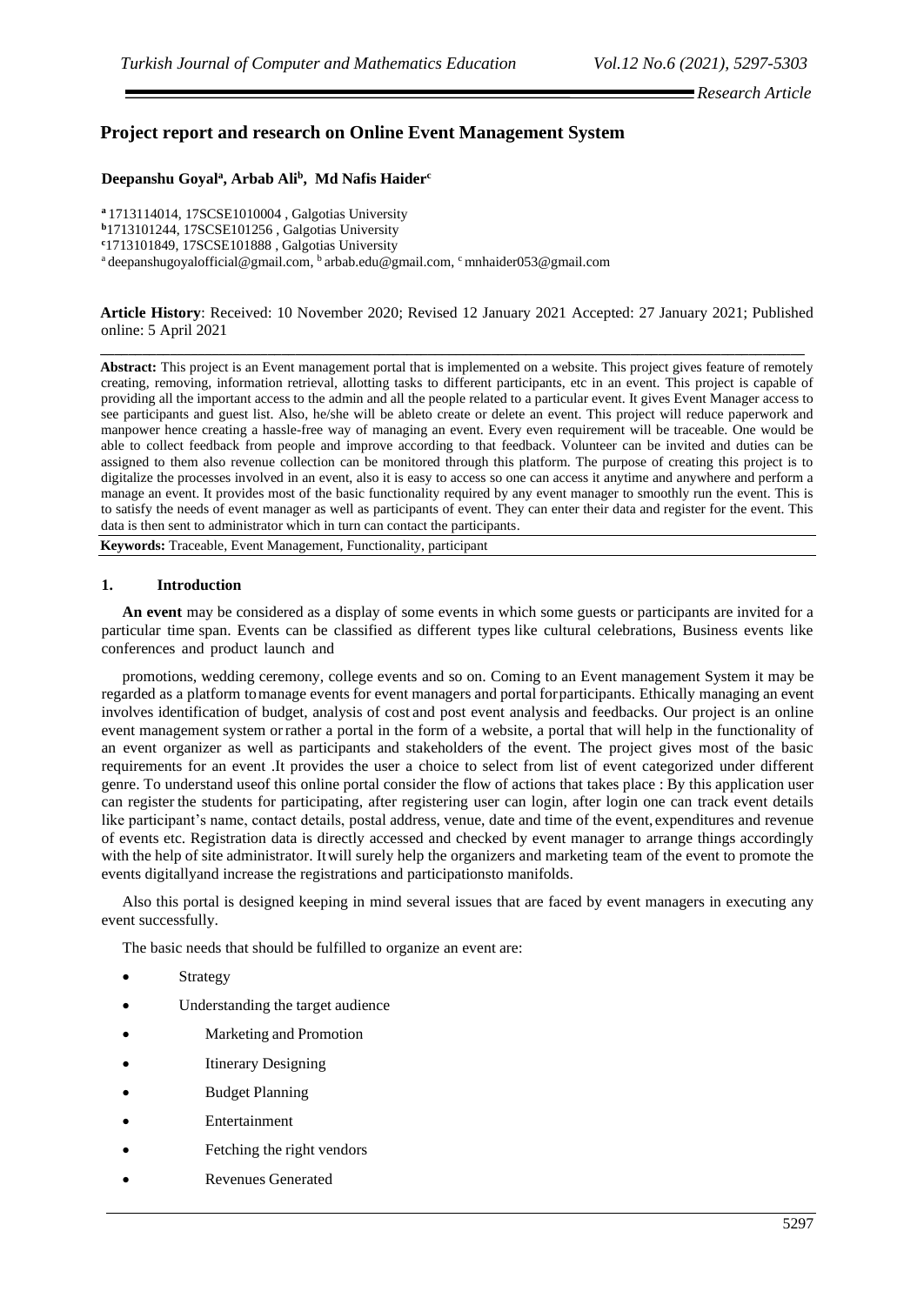#### **Expenditure**

All the above needs can be satisfied by this

There are websites and portal like 'bookmyshow' to

portal reducing the physical and paper work of event managers. This might prove to be a reason that portal will be implemented by managers.

#### **2. Related Work & Background**

During our research and study we as volunteers and event organizers in college events observed and tracked the problems and hustles generally faced by any event manager. The most difficult task is keeping records physically and setting registrations. After facing these issues we tried to convert things digitally and online so that things can be accessed remotely by different stakeholders in the event according to their positions and posts in particular events.

We also went through talks and interviews from some professional event managers and realized from their disposed information that most of the existing systems mentioned below in survey are insufficient to overcome problems faced by event managers and are incapable to serve organizers. They are doing good on consumer side i.e good for one who is coming to participate and enjoy the events but lack in fulfilling organizers need. Also most ofthem lack communication channel between managers and participants.

| Website           | <b>Reviews</b>               |
|-------------------|------------------------------|
| www.bookmysho     | Booking, registering, paying |
| w.com             | for                          |
|                   | an event and information     |
|                   | about anevent.               |
| www.vfairs.com    | Creates different types of   |
|                   | events, organizes them,      |
|                   | virtual events available.    |
|                   |                              |
| www.eventpro.net  | A list of several vendors    |
|                   | with their contact details   |
| www.insider.in    | It helps to book an          |
|                   | event, get information       |
|                   | about the event, cancel      |
|                   | an event etc.                |
| www.eventbrite.co | Search for events,           |
| m                 | discover newevents and       |
|                   | connect through              |
|                   | different online events      |
|                   | and there organizers.        |

#### **3. Literature Survey**

book passes for events but cannot register as participants. Neither it is going to do a great good for organizers of events. In the existing system participants has to run to offices to enquire for the required events. The existing system is quite complex and manual one. Moreover Event Manager gets involved in lot of paper works and keeping records manually. As an event organizer we have been observing events closely to gather requirements and problems faced by event managers.

Companies like Cvent do business in projects related to event management and has a pretty good income in it. Many aspirants of IT and CSE dream to work init. In brief existing physical system has following drawbacks:

- Paper Work done manually requires a lotof time andis laborious.
- Maintaining records is difficult in log runfor any usein future.
- It is not safe to handle huge transactions.Mistakes incalculations can ruin the hardwork.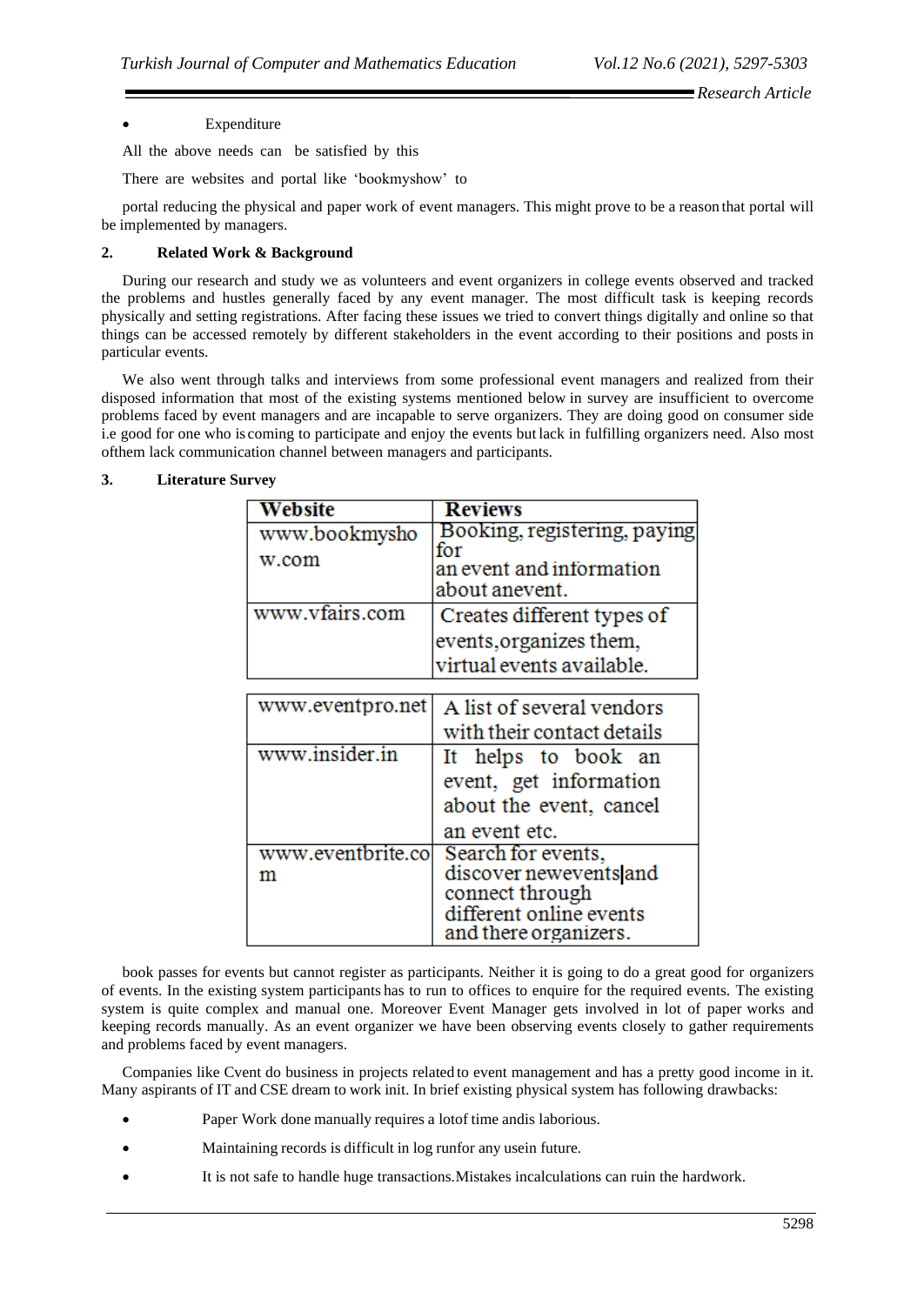#### • Huge manpower is required before evenexecuting event onground

We came across it as we were once organizing a hackathon in our campus and were manager there. We came across several problems in it. Most of the students even complainedthat they don't come to know about the competition. Also wewere not able to communicate with many participant as it was manually due to which many last minutes problems arouse in our event. After all this we decided to take it up as our project and trying to inculcate several features to ease thework of such managers.

#### **4. Proposed Work**

This web-based event management system can be implemented in schools, colleges, hospitals and casual event hosting places. This project provides a huge scopeof implementation as it can be used at different places with some minor changes in it. Placessuch as hospitals must be taken good care of as the information generated there is more crucial.

#### **A. Modules Description**

**Admin Login:** Admin can create, delete, modify an event. Admin can check the employees or volunteers working in an event. Admin can assign new employees.

**User Login:** Users can login through the loginportal of this event management system website, they can gather information of an event. Users will include volunteers who are willing to work for any of the event. They could login through the portal and assign an event to them so that they could work as a volunteer.

**Registration:** In the registration portal users can register themselves and then can login through the login portal. Every user has to register before login and have to set a password so they could access the event management system wherever or whenever they want. Registering will save the login credentials in the database and verify every time a user loginsthrough the loginportal.

**Users:** In the user module, users could check availability of an event, book an event, check the venue and timings of an event and various other information such as the guests, available seats, volunteer requirements and any other update regarding an event.

**Volunteers:** volunteers can register and login through the portaland they could check the need of volunteers in different events so they may participate or withdraw any volunteer request if they want. They can get various information about online and offline events such as venue, date, time etc.

**Administrator:** The administrator of the portal has the complete access to the data and can always open and close registration of an event as per the number of seats or vacancies orpasses available. He or she will be able set a maximum number of entries that can be accepted. It involves understanding the brand, identifying the target audience, designing the event concept, and coordinating the technical aspects before actually releasing the event.



# **5. Class Diagrams**

**Fig. 1**. Class Diagram for logins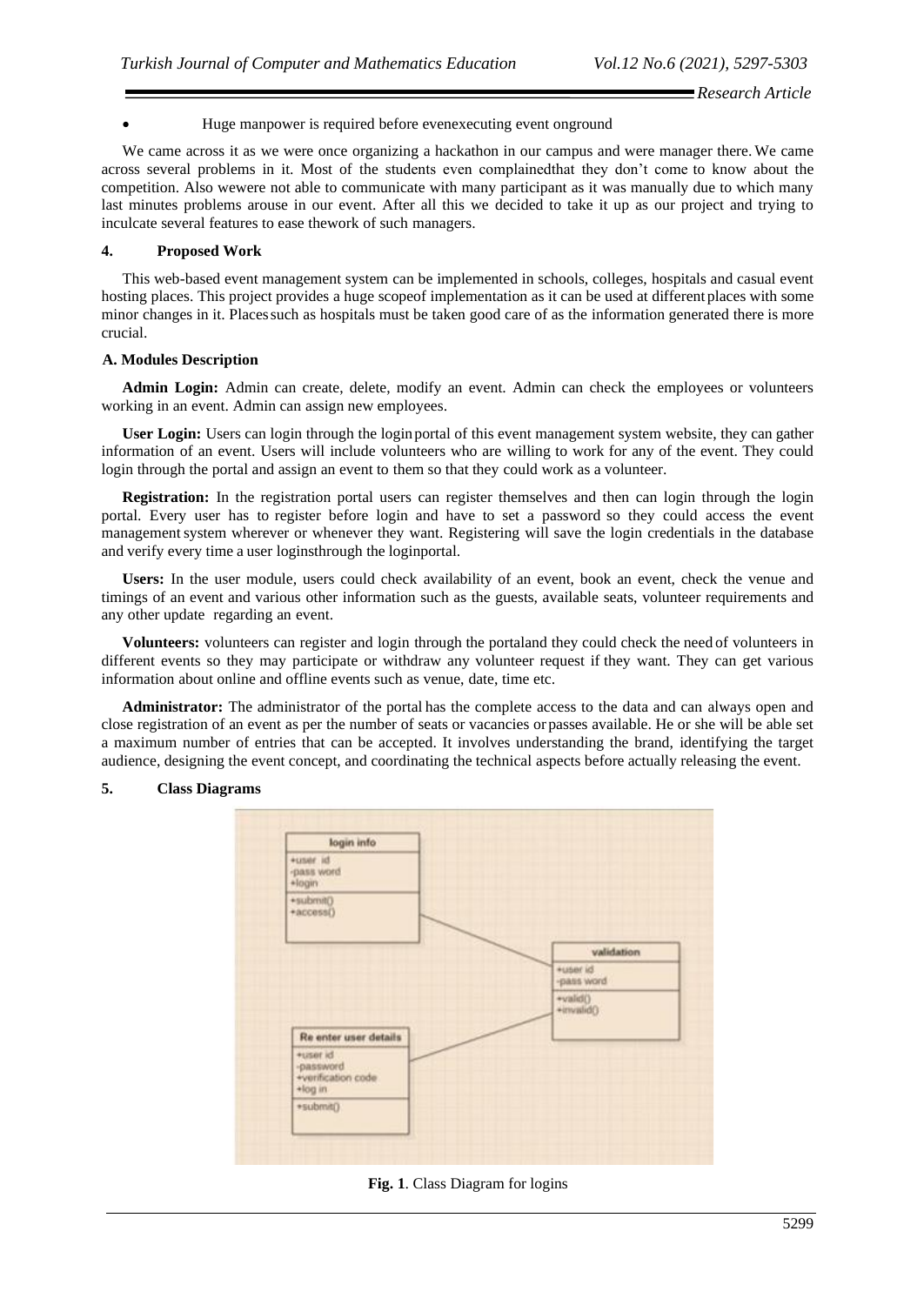

**Fig. 2.** Class diagram for forgot password

| <b>Forgot password</b>                                          |  |
|-----------------------------------------------------------------|--|
| +Recovery Mail ID<br>+Mobile verification<br>+Recovery Question |  |
| +Change Password()<br>+Conformation of change password()        |  |

**Fig. 3.** Class diagram for cancellation of event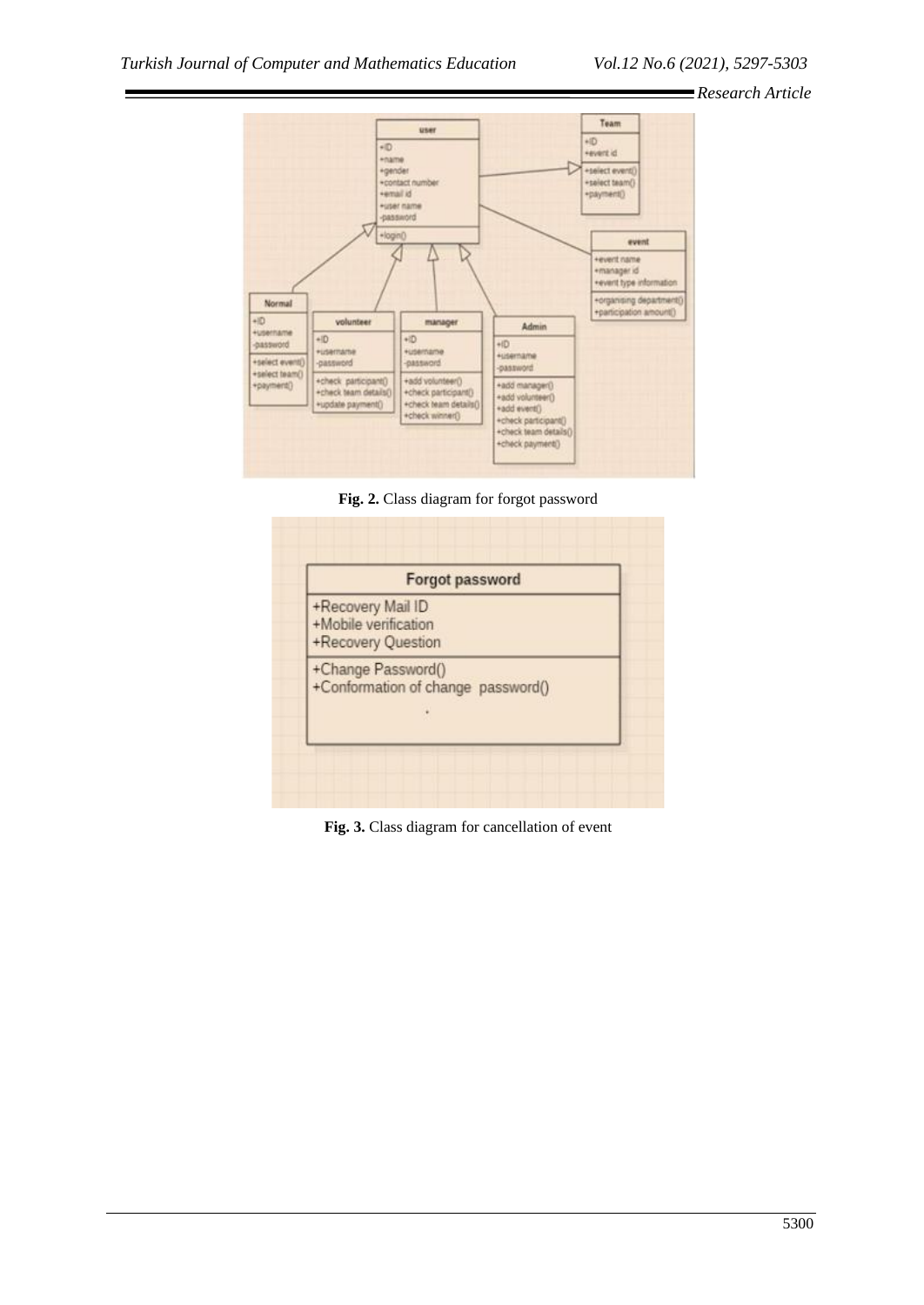

**Fig. 4**. Class diagram for selecting an event



**Fig. 5.** Class diagram for registration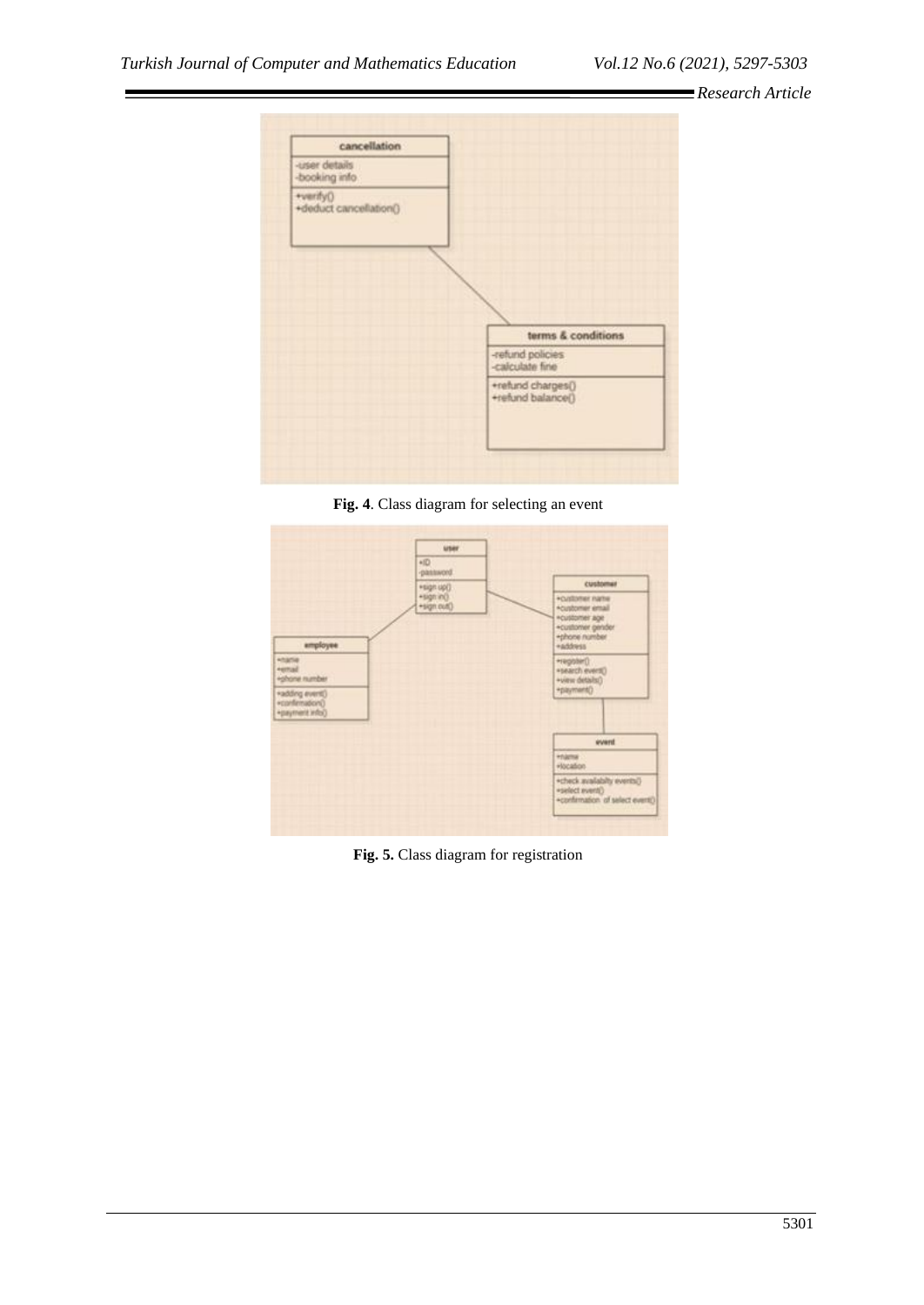| Register                                                                                                                                                                                                                                         |
|--------------------------------------------------------------------------------------------------------------------------------------------------------------------------------------------------------------------------------------------------|
| -first name<br>-last name<br>-email id.<br>-phone number<br>-user name<br>-password                                                                                                                                                              |
| +get first name()<br>+set first name()<br>+get last name()<br>+set last name()<br>+get email id()<br>+set email id()<br>*get phone number()<br>+set phone number()<br>+get user name()<br>*set user name()<br>-get password()<br>-set password() |

# **ADVANTAGES**

- It saves time organizing different events.
- It helps to control the problems that usuallyhappen inan event.
- Online data submission is secure.
- It gives real-time results.
- It saves lots of time.
- It is easy to use and fast to implement.
- It helps to check appointment of particular venue.
- Ouick and easy registration for participants.
- It is web based and easy to access informationfromanywhere on their devices.

# **APPLICATION**

- This project can be used in schools
- It can be used in hospitals.
- It can be implemented in colleges.
- Can be used as the management purpose and help several managers in corporate sector too
- It can be used to manage online events
- It can be used to modify an event andnotify all theusers.
- It can be useful in managing staff at anevent andrequirement analysis

#### **6. Recommendations**

The users suggest that the future researches may improve the current project. More features may also be added to the system through future researches to improve and enhance the capabilities of the system. Future researches may also create a mobile application on iOS or android due to which the system will be more easily accessible and may accommodate and support more users that use different mobile platforms. Also with more advancements and innovations in the field of themesand decorations there should be some samples that should be present on managers portal so that client can select it based on their budget and thinking. Alsoa new feature to keep in touch with the vendors and facilitators should be inculcated and a vendor directory should be maintained region wise.